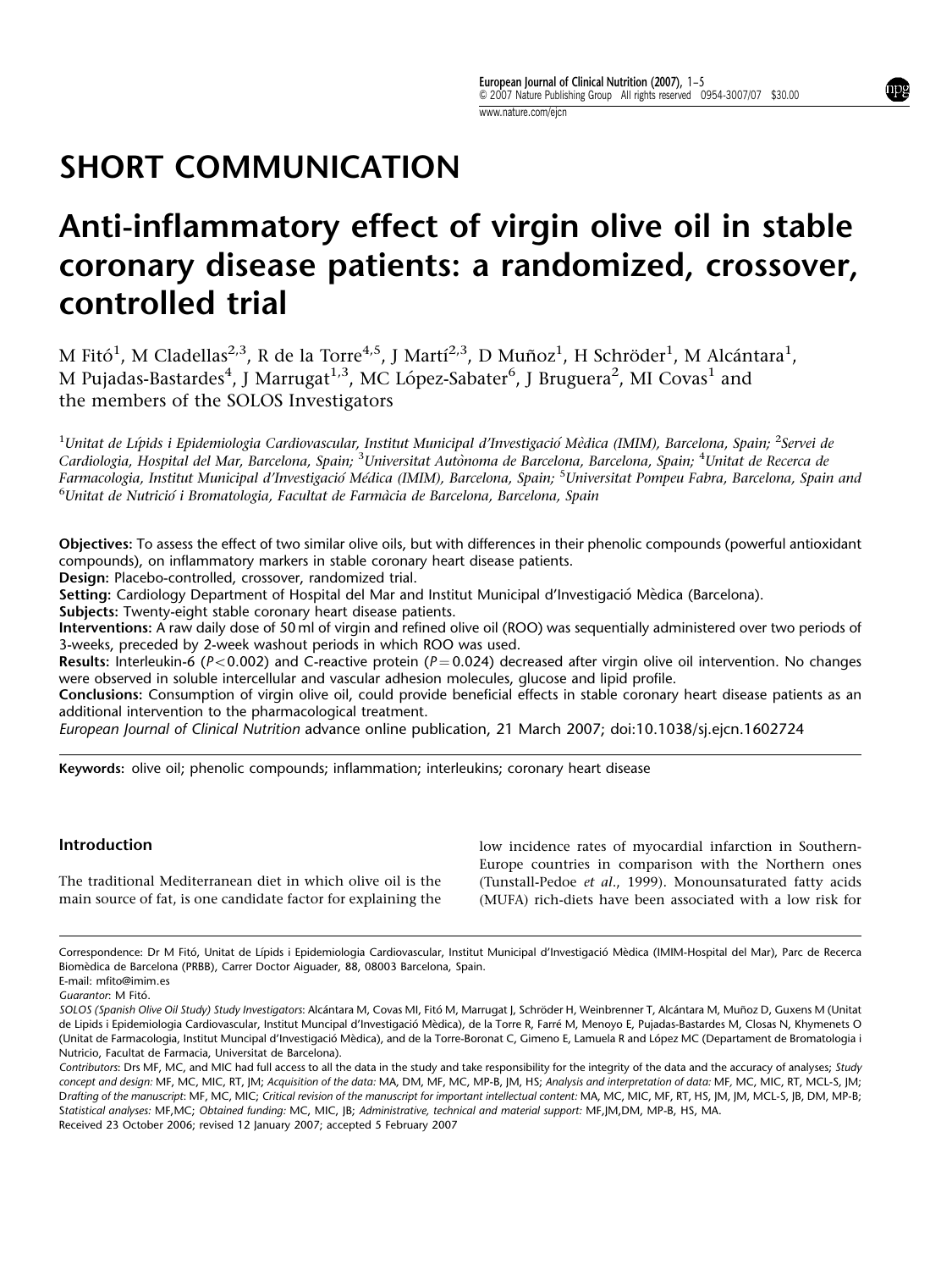coronary heart disease (CHD) (Kris-Etherton, 1999). Olive oil, however, is much more than a MUFA-fat because it contains high amounts of antioxidant phenolic compounds (PC) (Covas et al., 2006b). PC are lost when the olive oil is refined.

Transcription factors and adhesion molecules involved in the inflammatory response can be inhibited in cells culture by pc (Murase et al., 1999; Carluccio et al., 2003). Data from randomized, controlled intervention studies on the effect of olive oil and its PC consumption on systemic inflammatory markers in humans are scarce. Recently, in two randomized crossover studies, virgin olive oil, rich in polyphenols, was shown to be more effective in lowering  $LTB<sub>4</sub>$  and  $TXB<sub>2</sub>$  than refined olive oil (ROO), with a low phenolic content, both at postprandial state in healthy subjects (Bogani et al., 2007) and after sustained consumption in mildly dyslipidemic patients (Visioli et al., 2005).

We recently reported virgin olive oil (VOO) to be more effective than refined on reducing the lipid oxidative damage in healthy volunteers (Covas et al., 2006a). We have also reported this fact in stable CHD patients (Fito et al., 2005), in whom a high oxidative status was observed (Weinbrenner et al., 2003). Here, we report that VOO is more effective than ROO on reducing the inflammatory status in a subsample of 28 volunteers of these CHD patients.

## Methods

Exclusion criteria were to be older than 80 years, the intake of antioxidant supplements, change in treatment during the study, and any condition that would impair compliance. Twenty-eight participants (68 years, s.d.: 7 years) were included. The investigation conforms with the Declaration of Helsinki.

Percentage of fatty acids were: MUFA 74 and 77%; saturated fatty acid, 16 and 15%; and polyunsaturated fatty acid (PUFA), 11 and 9%, in ROO and VOO, respectively. The olive oil dose (50 ml) per day administered to the patients contained 0 and 0.15 mg of  $\beta$ -carotene; 5.99 and 8.73 mg of a-tocopherol; and 0.62 and 6.53 mg of PC (caffeic acid equivalents), in ROO and VOO, respectively.

A placebo-controlled, crossover, double-blind, randomized trial was performed by using the two olive oils with different PC concentrations (ROO:14.67, VOO:161 mg/Kg). A raw daily dose of 50 ml of VOO and ROO were sequentially administered over two periods of 3-weeks, preceded by 2 week washout periods in which ROO was used. Other cooking fats were replaced by ROO in order to maintain similar fat intake during the study. ROO was provided in enough quantity for all the family. Food intake during each intervention period was recorded by a validated foodfrequency questionnaire (Schroder et al., 2001). Physical activity was assessed at baseline and at the end of the study by the Minnesota Questionnaire (Elosua et al., 1994). Interleukin-6 was measured by Enzyme-linked immunosorbent assay (ELISA) (Bender-MedSystems); sICAM-1 and sVCAM-1 were determined by ELISA (DRG Instruments, Marburg, Germany). High-sensitivity C-reactive protein (CRP) was determined by immunoturbidimety (ABX-Diagnostics). Urinary tyrosol (T), hydroxytyrosol (OHT) and Omethylhydroxytyrosol (MOHT), determined as biomarkers of compliance, were measured by GC-MS (Miró-Casas et al., 2003).

#### Statistical analysis

Multiple linear regression models were used to adjust postintervention values for baseline and pre-intervention values. A general linear model for repeated measurements was used, with multiple paired comparisons corrected by Tukey's method, to assess differences for each variable in:(a) oilintervention effects, (b) period (time) effects and (c) intervention-period interaction effects. Linearity of values across ROO and VOO was tested for the dose–response effect of PC. All analyses were carried out on a per protocol basis.

#### Results

No significant differences in basal characteristics were observed between the two groups of olive oil administration order at the beginning of the study (Table 1). No differences in the daily mean energy, nutrient, or antioxidant vitamin intake were observed between the two interventions (Table 2). No changes in physical activity were observed from the beginning to the end of the study. In comparison with the ROO intervention, that of VOO decreased IL6  $(P<0.002)$  and CRP  $(P=0.024)$  and increased T, OHT and MOHT  $(P \le 0.001)$  (oil-intervention effect) (Table 3). No changes were observed in the other assessed variables between the two olive oil intervention periods (Table 3).

### Discussion

Atherosclerosis is considered to be an inflammatory disease (Ross, 1999). IL6 and CRP have been associated with atherosclerosis and have been shown to be predictors for CHD development (Tzoulaki et al., 2005). In the present study, consumption of VOO was more effective in decreasing IL6 and CRP than ROO in stable CHD patients.

Several in vitro and in vivo studies have examined the antiinflammatory properties of olive oil and its pc (Perona et al., 2006). LDL enriched in oleic acid promote less monocyte chemotaxis, compared with linoleic acid-enriched LDL, when exposed to oxidation (Tsimikas et al., 1999). Esposito et al. (2004) found a reduction in the inflammatory markers after a 2-year follow-up of patients with metabolic syndrome consuming a Mediterranean-type diet. In a recent report, from a randomized and controlled study with 772 participants at high risk for CHD, a reduction in inflammatory

2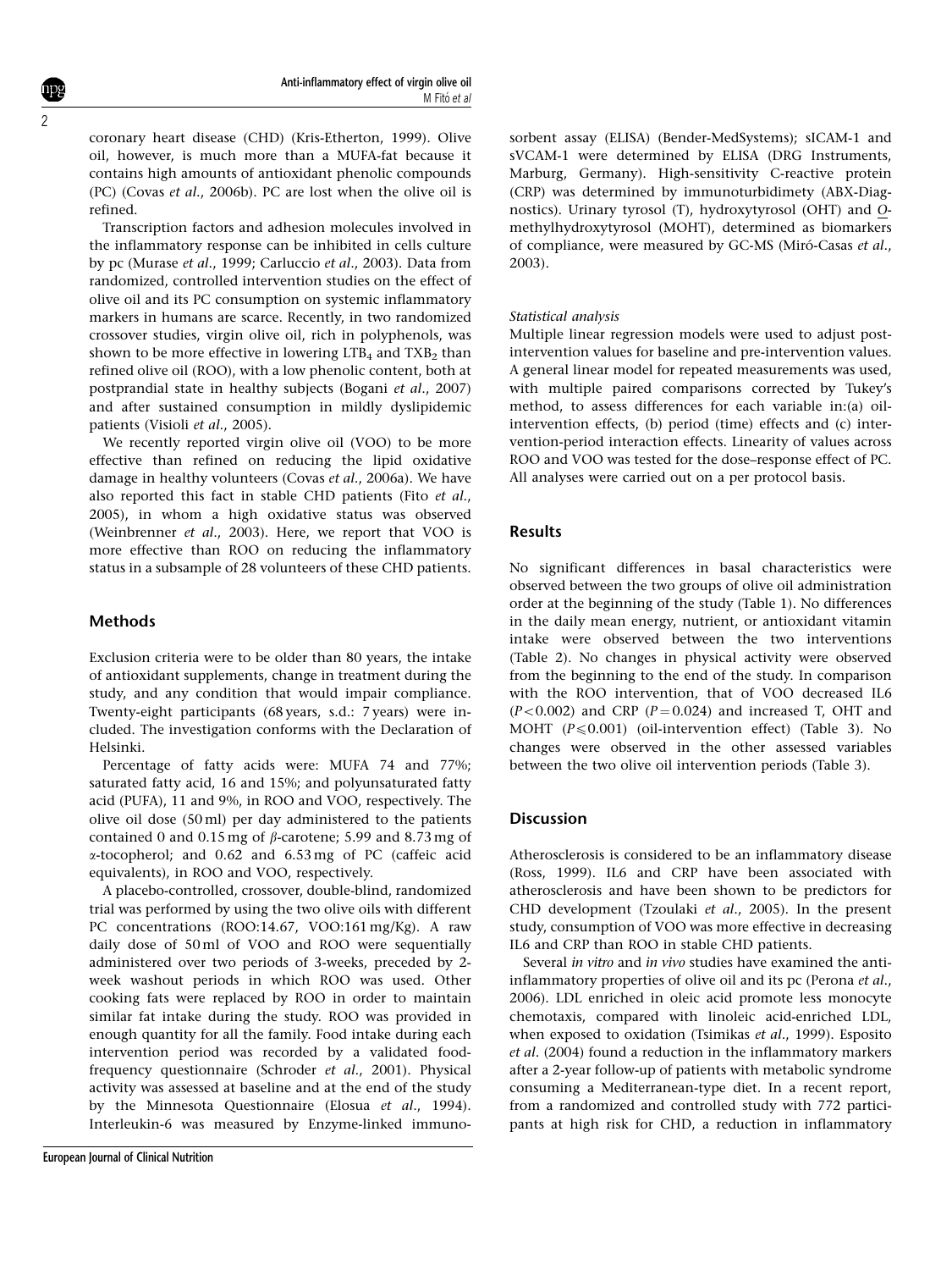Table 1 Anthropometric variables, physical activity, blood pressure, glucose, lipids, and inflammatory markers of participants at baseline by order of administration of olive oils

|                                                       | Mean $(s.d.)$                         |                                       |  |  |  |
|-------------------------------------------------------|---------------------------------------|---------------------------------------|--|--|--|
|                                                       | Order 1 (refined-virgin) ( $n = 13$ ) | Order 2 (virgin-refined) ( $n = 15$ ) |  |  |  |
| Age (years)                                           | 68 (6.45)                             | 68 (7.64)                             |  |  |  |
| Body mass index ( $\text{kg/m}^2$ )                   | 28 (3.08)                             | 27 (2.89)                             |  |  |  |
| Physical activity (kcal/day)                          | 568 (426)                             | 627 (277)                             |  |  |  |
| Diastolic blood pressure (mm Hq)                      | 79.3 (8.17)                           | 79.0 (9.58)                           |  |  |  |
| Systolic blood pressure (mm Hq)                       | 134 (9.83)                            | 135 (13.24)                           |  |  |  |
| Glucose (mmol/l)                                      | 6.67(2.60)                            | 6.41(1.87)                            |  |  |  |
| Total cholesterol (mmol/l)                            | 4.94 (0.82)                           | 5.27(1.26)                            |  |  |  |
| HDL cholesterol (mmol/l)                              | 1.03(0.19)                            | 1.20(0.31)                            |  |  |  |
| LDL cholesterol (mmol/l)                              | 3.29(0.81)                            | 3.52(1.19)                            |  |  |  |
| Triglycerides (mmol/l) <sup>a</sup>                   | $1.23(0.92 - 1.54)$                   | $1.08(0.80-1.45)$                     |  |  |  |
| C-Reactive protein (mg/dl) <sup>a</sup>               | $0.16(0.07-0.65)$                     | $0.27(0.19-0.93)$                     |  |  |  |
| Interleukin-6 $(pq/ml)^a$                             | $1.38(0.71 - 1.99)$                   | $1.15(0.96 - 1.83)$                   |  |  |  |
| sICAM-1 $(nq/ml)^a$                                   | 385 (335-543)                         | 362 (293-390)                         |  |  |  |
| sVCAM-1 $(nq/ml)^a$                                   | 740 (330–939)                         | 663 (168–792)                         |  |  |  |
| Tyrosol ( $\mu$ g/l urine) <sup>a</sup>               | 38.54 (21.37-82.76)                   | 27.07 (20.73-75.25)                   |  |  |  |
| Hydroxytyrosol ( $\mu$ g/l urine) <sup>a</sup>        | 114 (32.36-205)                       | 98 (50.61-329)                        |  |  |  |
| O-methyhydroxytyrosol ( $\mu$ q/l urine) <sup>a</sup> | 15.23 (8.26–26.82)                    | 14.28 (7.42–41.73)                    |  |  |  |

Abbreviations: HDL, high-density lipoprotein; LDL, low-density lipoprotein; sICAM-1, soluble intercellular adhesion molecule 1; sVCAM-1, soluble vascular adhesion molecule 1.

Data are presented as mean (s.d.) otherwise indicated.

<sup>a</sup>Median (25th-75th percentile).

|  | Table 2 Daily mean (s.d.) energy and nutrient intake during each type of olive oil intervention |  |  |  |  |  |  |  |  |  |  |  |  |  |
|--|-------------------------------------------------------------------------------------------------|--|--|--|--|--|--|--|--|--|--|--|--|--|
|--|-------------------------------------------------------------------------------------------------|--|--|--|--|--|--|--|--|--|--|--|--|--|

|                                        | Refined            |                | Virgin              | D              |       |
|----------------------------------------|--------------------|----------------|---------------------|----------------|-------|
|                                        | Mean $(s.d.)$      | Change $(%)^a$ | Mean $(s.d.)$       | Change $(%)^a$ |       |
| Energy (MJ)                            | 11.50(5.93)        | 15.4           | 12.52(7.13)         | 22.3           | 0.586 |
| Protein (% of energy)                  | 20.54 (4.39)       | 14.9           | 20.92 (3.53)        | 16.5           | 0.227 |
| Fat (% of energy)                      | 45.24 (10.59)      | 4.3            | 46.97 (10.41)       | 7.8            | 0.470 |
| Carbohydrate (% of energy)             | 33.64 (9.01)       | $-14.7$        | 31.95 (9.49)        | $-20.7$        | 0.938 |
| MUFA (% of energy)                     | 19.30 (4.95)       | $-4.7$         | 20.69 (5.47)        | 2.3            | 0.625 |
| PUFA (% of energy)                     | 7.78(3.32)         | 22.9           | 6.41(0.96)          | 6.4            | 0.326 |
| SFA (% of energy)                      | 12.83 (4.57)       | 13.8           | 15.25(5.61)         | 27.4           | 0.808 |
| $\alpha$ -tocopherol (mq) <sup>+</sup> | 12.40 (9.86–21.93) | $-7.5$         | 14.10 (10.75–18.35) | 5.2            | 0.307 |
| Vitamin C (mg) <sup>+</sup>            | 220 (185-271)      | 4.8            | 209 (123-325)       | $-0.48$        | 0.711 |

Abbreviations: MUFA, monounsaturated fatty acid; PUFA, polyunsaturated fatty acid; SFA, saturated fatty acid. <sup>a</sup>Mean change (%) from baseline value; <sup>+</sup>Median, 25th–75th percentile.

markers was observed after 3 months of a Mediterranean diet consumption, versus a low fat diet (Estruch et al., 2006).

In cells culture models olive oil PC were able to inhibite VCAM-1 expression (Carluccio et al., 2003) and other antioxidants, such as gallate (Murase et al., 1999) or vitamin E (Wu et al., 1999), reduced the expression of VCAM-1 and ICAM-1. However, soluble adhesion molecule expression is not always responsive to changes in oxidative status. In this way, mildly ox-LDL induced endothelial cells to produce potent monocyte activators (Berliner et al., 1990), but failed in inducing VCAM-1 or ICAM-1 expression (Kim et al., 1994). We did not observe in vivo changes in the cell adhesion molecules concentrations associated to VOO consumption in comparison with ROO. Changes in expression of ICAM by mononuclear cells, but not in serum concentrations, associated to a MUFA consumption have been reported after a 2-month intervention (Yaqoob et al., 1998). Perhaps an intervention longer than 3 weeks could be needed to observe changes in serum cell adhesion molecules associated to VOO consumption. Recently, an ibuprofen-like activity in vitro has been described for oleocanthal, a ligstroside aglycone present in olive oil (Beauchamp et al., 2005). Although given its complex structure it is doubtful whether the whole molecule could be absorbed in vivo. In diabetic patients, a 46% decrease in thromboxane-B2 production was observed after a 4-day consumption of olive mill waste (OHT: 12.5 mg/day)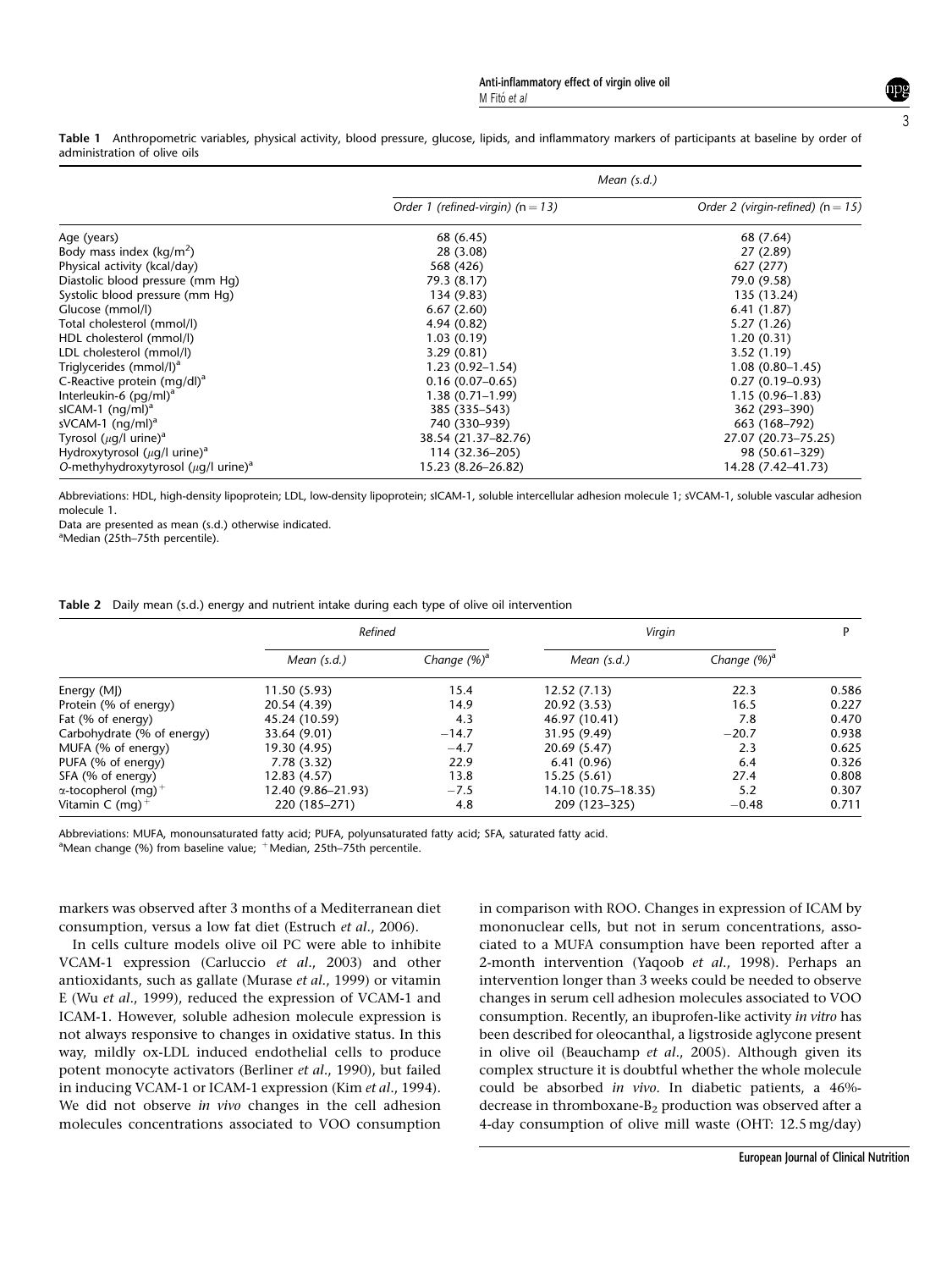| Variable                                                  |                                             |                     | Post -refined olive oil Post -virgin olive oil Mean difference between interventions P for intervention P for period<br>(95% confidence interval) | (olive oil) effect | (time) effect | P for<br>intervention-<br>period effect |
|-----------------------------------------------------------|---------------------------------------------|---------------------|---------------------------------------------------------------------------------------------------------------------------------------------------|--------------------|---------------|-----------------------------------------|
| Glucose (mmol/l)                                          | 6.27(2.04)                                  | 6.44(2.08)          | $0.149(-0.248; 0.546)$                                                                                                                            | 0.448              | 0.681         | 0.182                                   |
| Total cholesterol<br>(mmol/l)                             | 4.95(0.10)                                  | 5.02(0.88)          | $0.083$ (-0.006; 0.174)                                                                                                                           | 0.067              | 0.239         | 0.750                                   |
| <b>HDL</b> cholesterol<br>(mmol/l)                        | 1.15(0.30)                                  | 1.15(0.263)         | $0.005 (-0.042; 0.032)$                                                                                                                           | 0.240              | 0.060         | 0.926                                   |
| LDL cholesterol<br>(mmol/l)                               | 3.24(0.98)                                  | 3.32(0.88)          | $0.085$ (-0.009; 0.18)                                                                                                                            | 0.139              | 0.316         | 0.668                                   |
| Triglycerides (mmol/l) <sup>a</sup> 1.28 (0.89–1.47)      |                                             | $1.19(0.83 - 1.68)$ | $0.003$ (-0.069; 0.075)                                                                                                                           | 0.932              | 0.444         | 0.654                                   |
| C-reactive protein<br>$(mq/dl)^a$                         | $0.329(0.158 - 0.510) 0.279(0.175 - 0.488)$ |                     | $-0.063$ ( $-0.119$ ; $-0.007$ )                                                                                                                  | 0.024              | 0.548         | 0.223                                   |
| Interleukin-6 (pg/ml)                                     | 1.65(0.92)                                  | 1.49(0.41)          | $-0.166$ ( $-0.261$ ; $-0.071$ )                                                                                                                  | 0.002              | 0.751         | 0.983                                   |
| sICAM-1 $(nq/ml)^a$                                       | 423 (345–512)                               | 402 (365–455)       | $-3.840$ ( $-33.98$ ; 26.30)                                                                                                                      | 0.796              | 0.303         | 0.277                                   |
| sVCAM-1 $(nq/ml)^a$                                       | 781 (441-1038)                              | 711 (540-956)       | $-21.01$ ( $-89.24$ ; 47.21)                                                                                                                      | 0.533              | 0.663         | 0.776                                   |
| Tyrosol ( $\mu$ g/l urine) <sup>a</sup>                   | 13.38 (7.48–41.05)                          | 77.23 (74.58-81.05) | 49.40 (31.57; 67.23)                                                                                                                              | < 0.001            | 0.648         | 0.908                                   |
| Hydroxytyrosol $(\mu q)$<br>$urine)^a$                    | 83.24 (71.85–149.13)                        | 484 (439–525)       | 398 (330; 467)                                                                                                                                    | < 0.001            | 0.366         | 0.748                                   |
| O-<br>methylhydroxytyrosol<br>$(\mu q/l \text{ urine})^a$ | $6.41(0.74 - 12.49)$                        | 39.36 (28.72-61.04) | 45.56 (20.56; 70.56)                                                                                                                              | 0.001              | 0.342         | 0.255                                   |

Abbreviations: HDL, high-density lipoprotein; LDL, low-density lipoprotein; sICAM-1, soluble intercellular adhesion molecule 1; sVCAM-1, soluble vascular adhesion molecule 1.

Data are presented as mean (s.d.) otherwise indicated.

<sup>a</sup>Median (25th-75th percentile).

(Leger et al., 2005). From our knowledge this is the first data concerning the effect of PC from olive oil on IL-6 and CRP in a randomized study in humans.

Our trial had several strengths. The crossover design minimized the interference with other possible confounders. Compliance was good, as is reflected in the changes of T and OHT in urine. One limitation of the study, however, was the inability to determine whether an interaction between olive oil and other components from diet could account for the changes in the inflammatory markers observed. Also it can be argued that  $50 \text{ ml}$  (44 g) is a high daily amount for raw olive oil. Daily amounts from 30g to 50 g/day have been reported as usual in the Mediterranean diet (Helsing, 1995). A third limitation could be the short duration of the intervention periods. Whether additional effects in cell adhesion molecules would have been observed over longer periods is unknown. Although a longer duration of the study, could have impaired the adherence of the participants.

In conclusion, consumption of VOO during 3 weeks led to a decrease of IL6 and CRP higher than that observed after ROO consumption, in patients with stable CHD. Further studies are needed to establish the protective role of VOO on the inflammatory status in humans.

#### Acknowledgements

We thank the Ferderació Cooperatives Agràries de Catalunya for provide the olive oil used in the study. Fondo de

investigación Sanitaria:FIS-PI02-0791 and partially supported by CIBER: CB-03-0028.

#### References

- Beauchamp GK, Keast RS, Morel D, Lin J, Pika J, Han Q et al. (2005). Phytochemistry: ibuprofen-like activity in extra-virgin olive oil. Nature 437, 45–46.
- Berliner JA, Territo MC, Sevanian A, Kim JA, Bamshad B, Esterson M et al. (1990). Minimally modified low density lipoprotein stimulates monocyte endothelial interactions. J Clin Invest 85, 1260–1266.
- Bogani P, Galli C, Villa M, Visioli F (2007). Postprandial antiinflammatory and antioxidant effects of extra virgin olive oil. Atherosclerosis 190, 181–186.
- Carluccio MA, Siculella L, Ancora MA, Massaro M, Scoditti E, Storelli C et al. (2003). Olive oil and red wine antioxidant polyphenols inhibit endothelial activation: antiatherogenic properties of Mediterranean diet phytochemicals. Arterioscler Thromb Vasc Biol 23, 622–629.
- Covas MI, Nyyssönen K, Poulsen HE, Kaikkonen J, Zunft HJF, Kiesewetter H et al. (2006a). The effect of polyphenols in olive oil on heart disease risk factors. Ann Int Med 145, 333–341.
- Covas MI, Ruiz-Gutiérrez V, de la Torre R, Kafatos A, Lamuela-Raventós R, Osada J et al. (2006b). Olive oil minor components: evidence to date of health benefits in humans. Nutr Rev 64 (Supplement 1), 20–30.
- Elosua R, Marrugat J, Molina L, Pons S, Pujol E (1994). Validation of the minnesota leisure time physical activity questionnaire in spanish men. The MARATHOM Investigators. Am J Epidemiol 139, 1197–1209.
- Esposito K, Marfella R, Ciotola M, Di Palo C, Giugliano F, Giugliano G et al. (2004). Effect of a mediterranean-style diet on endothelial